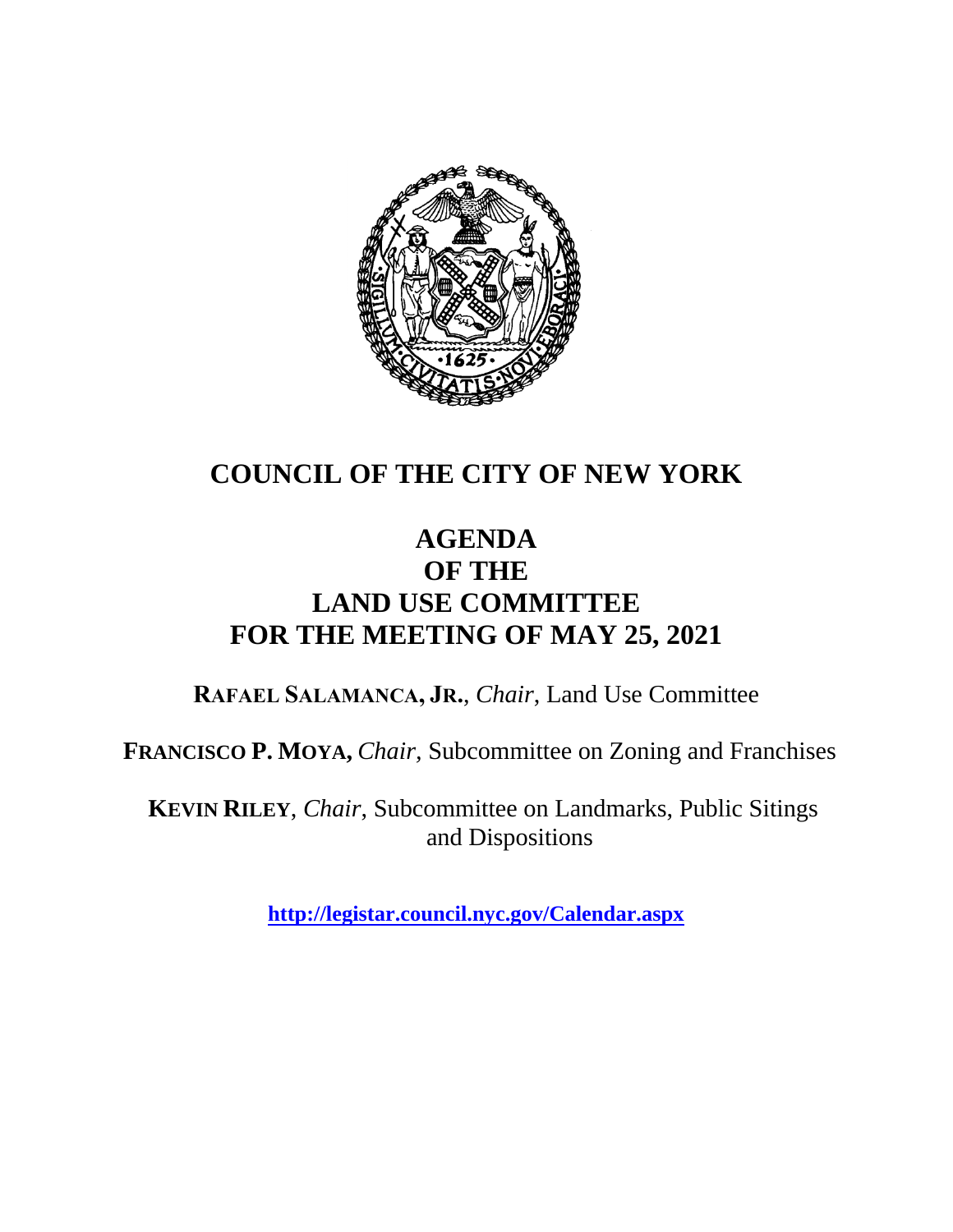#### *The Land Use Committee Meeting Scheduled for 05/25/21 Commencing at 11:00 A.M.*

### **Table of Contents**

#### **Item No. Page**

| 1. |                                                              | $3-4$          |
|----|--------------------------------------------------------------|----------------|
| 2. | ACME Smoked Fish/GEM Street Rezoning (L.U. Nos. 779 and 780) | $\overline{4}$ |
| 3. |                                                              | 5              |
| 4. |                                                              | 6              |
| 5. |                                                              | 6              |
| 6. | 30-02 Newtown Avenue Rezoning (L.U. Nos. 785 and 786)        | $6 - 7$        |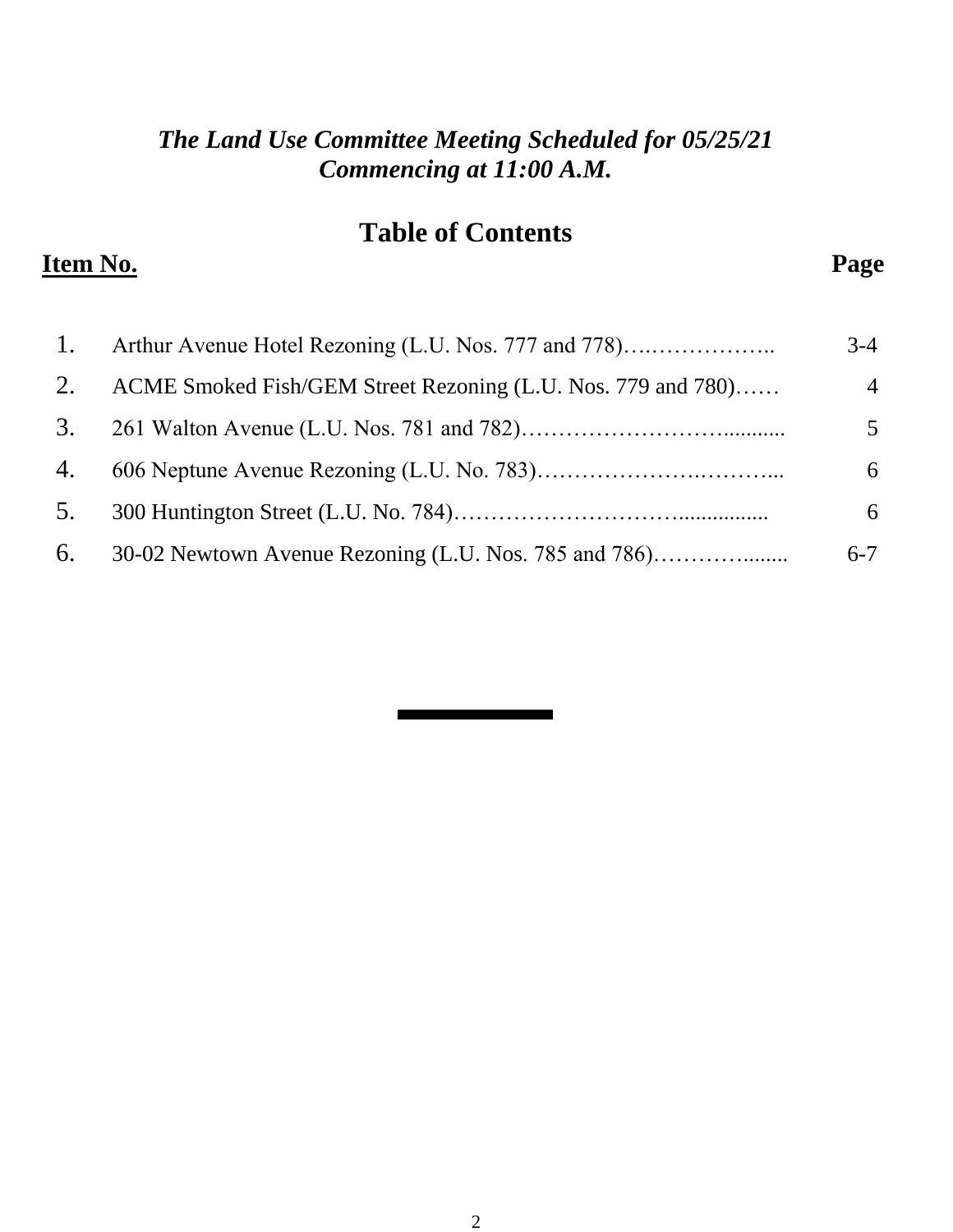## **AGENDA OF THE LAND USE COMMITTEE**

The Land Use Committee will hold a remote meeting commencing at **11:00 A.M. on Tuesday, May 25, 2021**, to consider some items reported out of the Subcommittee at the meeting held May 19, 2021 and conduct such other business as may be necessary.

#### **L.U. NOS. 777 AND 778 ARE RELATED**

#### **L.U. NO. 777 ARTHUR AVENUE HOTEL REZONING**

#### **BRONX CB - 6 C 210027 ZMX**

Application by 2461 Hughes Associates, LLC, pursuant to Sections 197-c and 201 of the New York City Charter for an amendment of the Zoning Map, Section No. 3c:

- 1. eliminating from within an existing R6 District a C2-4 District bounded by a line 145 feet northeasterly of East 188th Street, a line midway between Arthur Avenue and Hughes Avenue, East 188<sup>th</sup> Street, and Arthur Avenue;
- 2. changing from an R6 District to a C6-1 District property bounded by a line 145 feet northeasterly of East 188th Street, Hughes Avenue, East 188th Street, and Arthur Avenue; and
- 3. establishing within an existing R6 District a C1-4 District bounded by the southwesterly boundary line of Vincent Ciccarone Playground and its northwesterly and southeasterly prolongations, Hughes Avenue, a line 100 feet northeasterly of East 188<sup>th</sup> Street, and Arthur Avenue;

as shown on a diagram (for illustrative purposes only) dated January 4, 2021, and subject to the of CEQR Declaration E-599.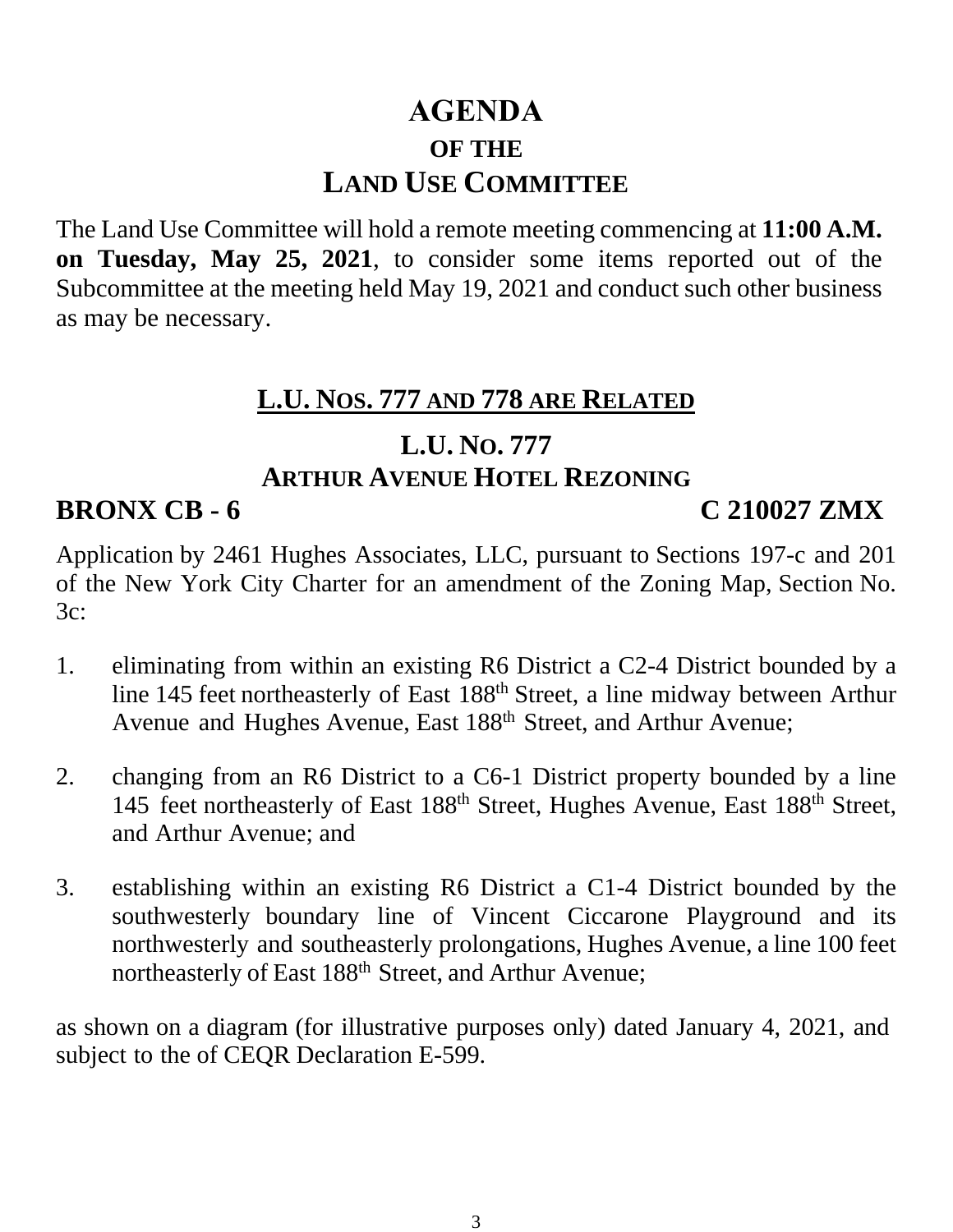## **L.U. NO. 778 ARTHUR AVENUE HOTEL REZONING**

#### **BRONX CB - 6 N 210028 ZRX**

Application submitted by 2461 Hughes Associates, LLC, pursuant to Section 201 of the New York City Charter, for an amendment of the Zoning Resolution of the City of New York, modifying APPENDIX F for the purpose of establishing a Mandatory Inclusionary Housing area.

**The full zoning text may be viewed at the following website: <http://www1.nyc.gov/site/planning/about/cpc-reports/cpc-reports.page>**

### **L.U. NOS. 779 AND 780 ARE RELATED**

### **L.U. NO. 779**

## **ACME SMOKED FISH/GEM STREET REZONING BROOKLYN CB - 1 C 210138 ZMK**

Application submitted by RP Inlet, LLC, pursuant to Sections 197-c and 201 of the New York City Charter for an amendment of the Zoning Map, Section Nos. 12c and 13a, changing from an M3-1 District to an M1-5 District property bounded by Meserole Avenue, Banker Street, Wythe Avenue, North 15th Street, and Gem Street, as shown on a diagram (for illustrative purposes only) dated November 2, 2020, and subject to the conditions of CEQR Declaration E-585.

#### **L.U. NO. 780 ACME SMOKED FISH/GEM STREET REZONING BROOKLYN CB - 1 C 210139 ZSK**

Application submitted by RP Inlet, LLC pursuant to Sections 197-c and 201 of the New York City Charter for the grant of a special permit pursuant to Sections 74-743 of the Zoning Resolution to modify the height and setback requirements of Section 43-43 (Special provisions for bulk modifications), in connection with a proposed mixed-use development, within a large scale general development, on property bounded by Meserole Avenue, Banker Street, Wythe Avenue, North 15<sup>th</sup> Street and Gem Street (Block 2615, Lot 1, 6, 19, 21, 25, 50 & 125), in an M1-5\* District.

\* Note: This site is proposed to be rezoned by changing an existing M3-1 District to an M1-5 District under a concurrent related application for a Zoning Map change (C 210138 ZMK).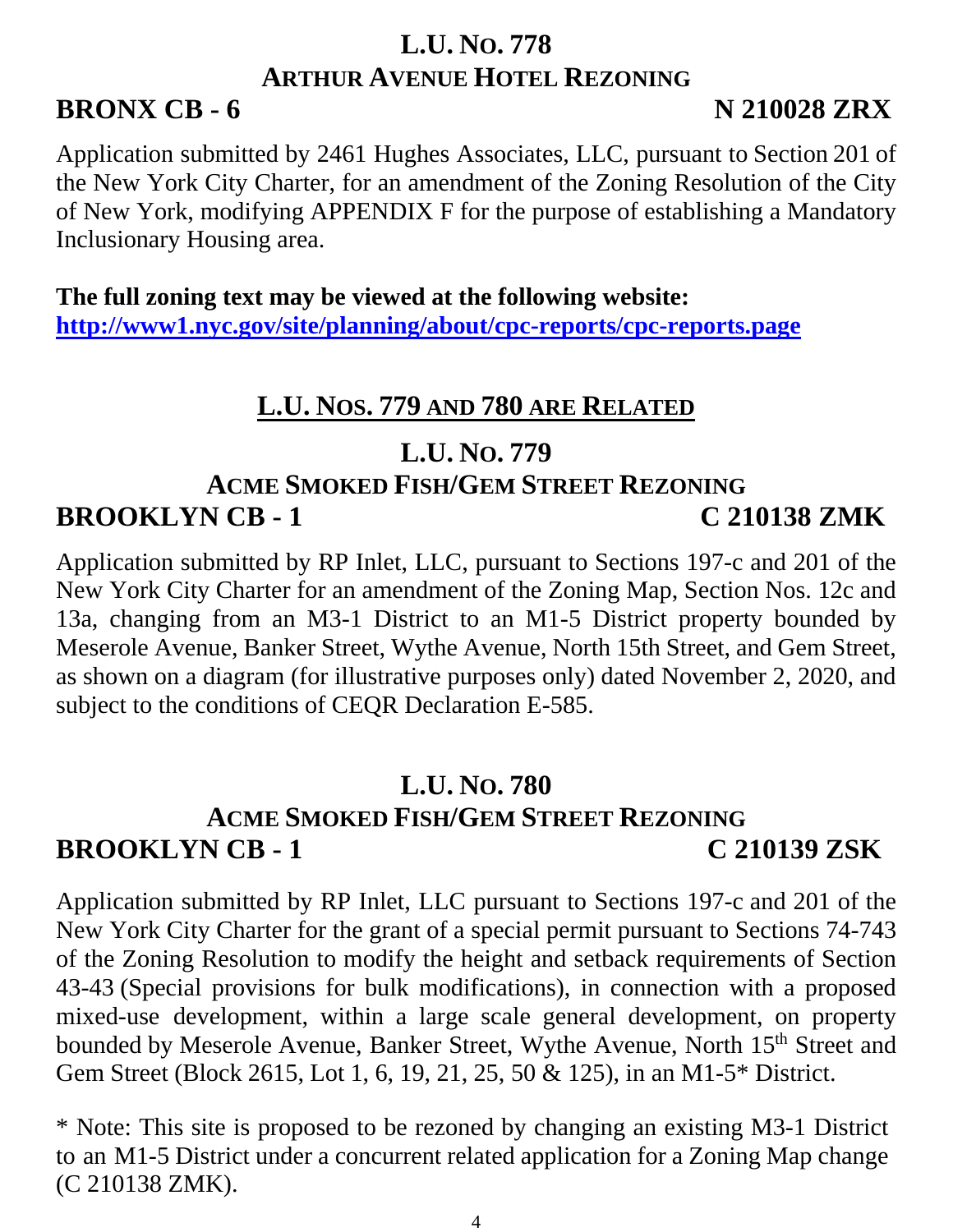### **L.U. NOS. 781 AND 782 ARE RELATED**

## **L.U. NO. 781 261 WALTON AVENUE**

## **BRONX CB - 1 C 200286 ZMX**

Application submitted by Mott Haven Gateway LLC pursuant to Sections 197-c and 201 of the New York City Charter for an amendment of the Zoning Map, Section No. 6a:

- 1. eliminating a Special Mixed Use District (MX-13) bounded by a line 200 feet southwesterly of East 140th Street, Walton Avenue, a line 100 feet northeasterly of East 138th Street, and Major Deegan Boulevard;
- 2. changing from an M1-4/R6A District to an R8A District property bounded by a line 200 feet southwesterly of East 140th Street, Walton Avenue, a line 100 feet northeasterly of East 138th Street, and Major Deegan Boulevard; and
- 3. establishing within the proposed R8A District a C2-4 District bounded by a line 200 feet southwesterly of East 140th Street, Walton Avenue, a line 100 feet northeasterly of East 138th Street, and Major Deegan Boulevard;

as shown on a diagram (for illustrative purposes only) dated November 16, 2020, and subject to the conditions of CEQR Declaration E-590.

#### **L.U. NO. 782 261 WALTON AVENUE**

## **BRONX CB - 1 N 200287 ZRX**

Application submitted by Mott Haven Gateway LLC pursuant to Section 201 of the New York City Charter, for an amendment of the Zoning Resolution of the City of New York, modifying APPENDIX F for the purpose of establishing a Mandatory Inclusionary Housing area.

**The full zoning text may be viewed at the following website: <http://www1.nyc.gov/site/planning/about/cpc-reports/cpc-reports.page>**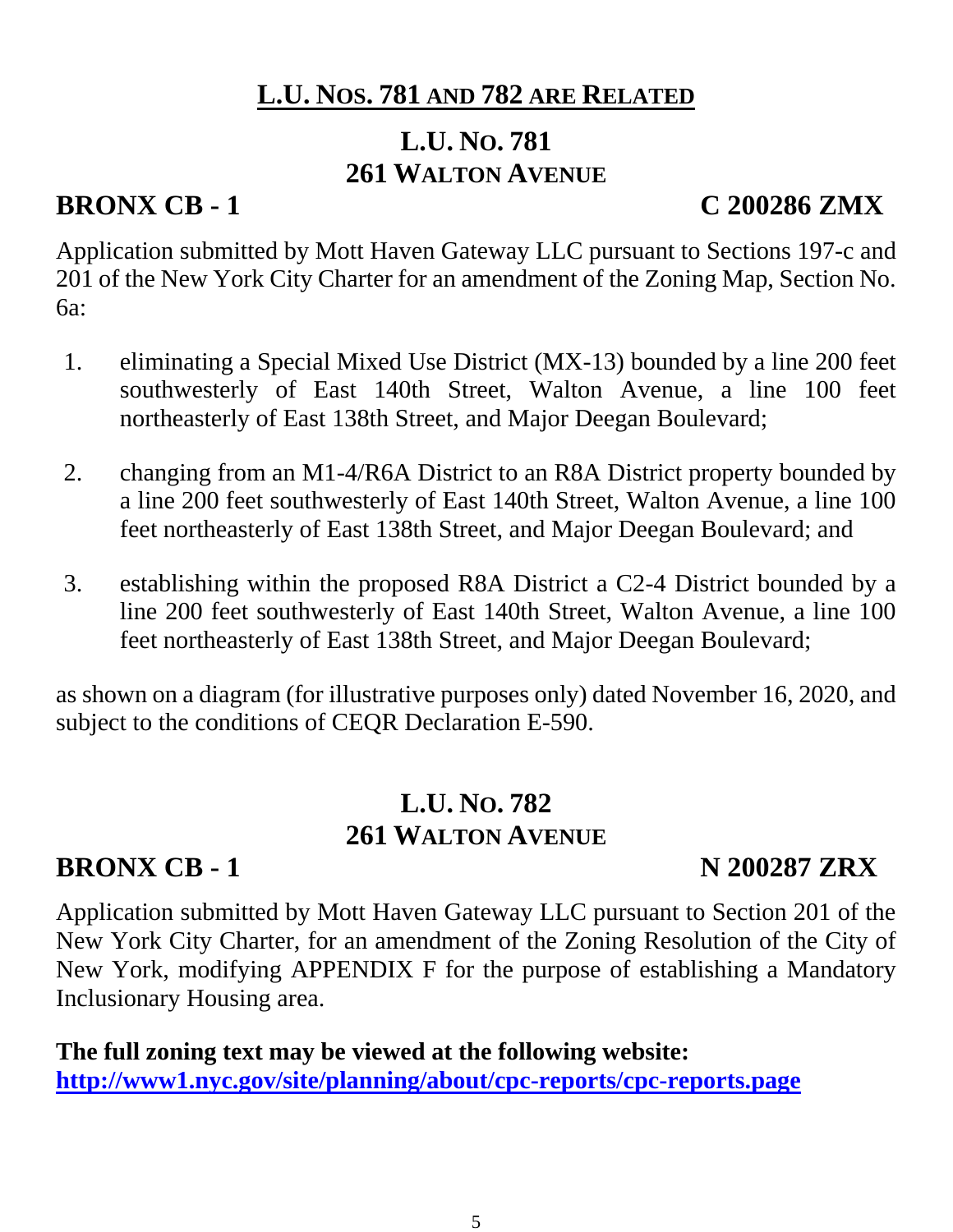# **L.U. NO. 783**

#### **606 NEPTUNE AVENUE REZONING**

## **BROOKLYN CB - 13 C 210033 ZMK**

Application submitted by McDonald's Corporation, pursuant to Sections 197-c and 201 of the New York City Charter for the amendment of the Zoning Map, Section No. 28d:

- 1. eliminating from within an existing R6 District to a C1-2 District bounded by Neptune Avenue, West 6th Street, Sheepshead Bay Road, and a line 150 feet westerly of West 6th Street; and
- 2. establishing within an existing R6 District a C2-4 District bounded by Neptune Avenue, West 6th Street, Sheepshead Bay Road, and a line 150 feet westerly of West 6th Street;

as shown on a diagram (for illustrative purposes only) dated November 30, 2020.

#### **L.U. NO. 784 300 HUNTINGTON STREET**

#### **BROOKLYN CB - 6 C 210049 ZMK**

Application submitted by 300 Huntington Street, LLC, pursuant to Sections 197-c and 201 of the New York City Charter for an amendment of the Zoning Map, Section No. 16c, changing from an existing M2-1 District to an M2-3 District property bounded by Huntington Street, the centerline of the Gowanus Canal, West 9th Street, and Smith Street, as shown on a diagram (for illustrative purposes only) dated November 16, 2020, and subject to the conditions of CEQR Declaration of E-563. 

## **L.U. NOS. 785 AND 786 ARE RELATED**

#### **L.U. NO. 785 30-02 NEWTOWN AVENUE REZONING**

## **QUEENS CB - 1 C 200282 ZMQ**

Application submitted by MEDREP Associates, LLC, pursuant to Sections 197-c and 201 of the New York City Charter for an amendment of the Zoning Map, Section No. 9a, by changing an existing C4-4A District to a C4-4D District property